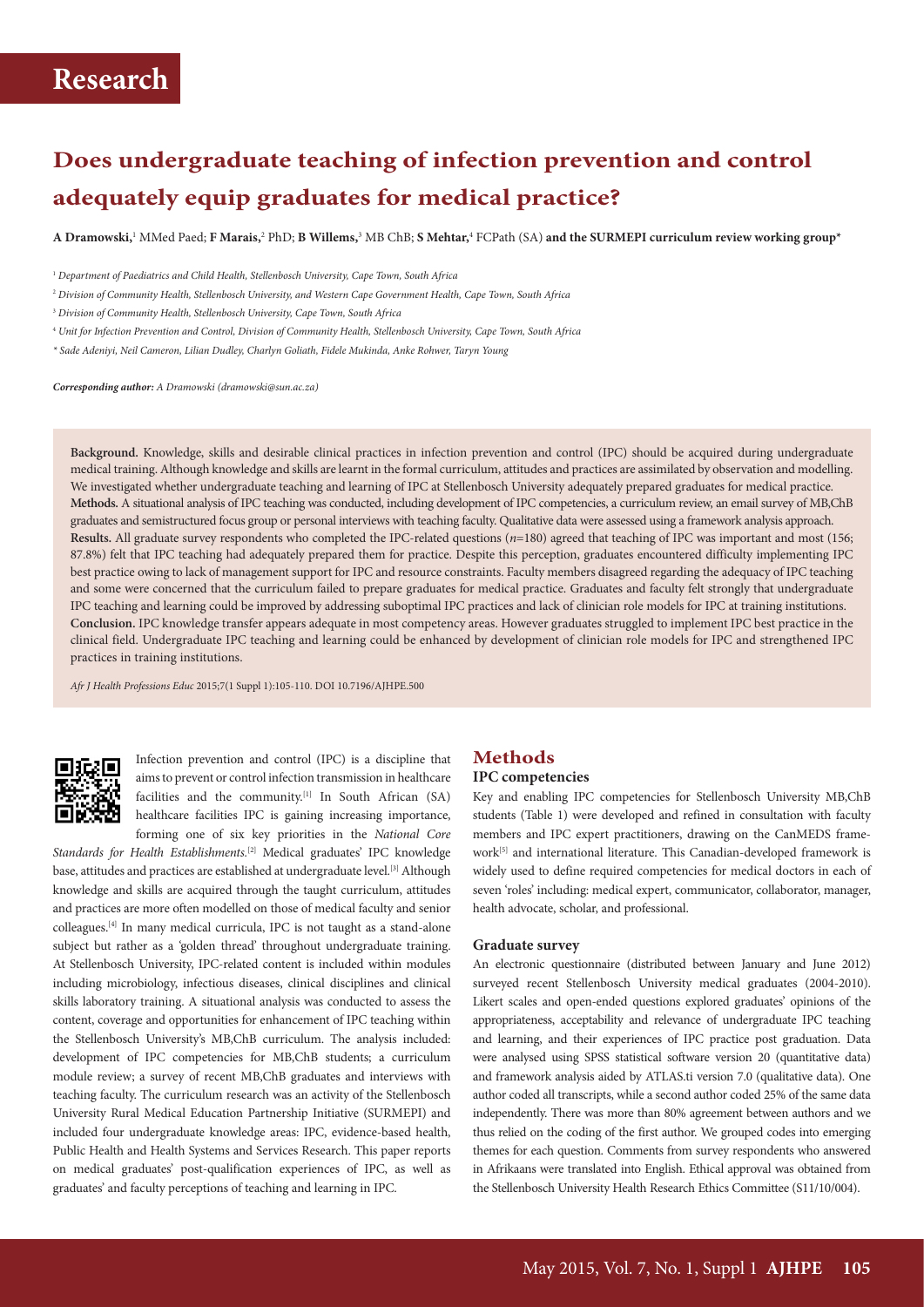### **Table 1. Key competencies in infection prevention and control (IPC) for Stellenbosch University medical graduates**

| Key competencies: Medical graduates should be competent in these five core elements of IPC as applied in hospital, community and household settings.          |                                                                                                                                     |                                                                                                                                                                                        |                                                                                                                                                                                     |                                                                                                                                                                                                   |  |  |
|---------------------------------------------------------------------------------------------------------------------------------------------------------------|-------------------------------------------------------------------------------------------------------------------------------------|----------------------------------------------------------------------------------------------------------------------------------------------------------------------------------------|-------------------------------------------------------------------------------------------------------------------------------------------------------------------------------------|---------------------------------------------------------------------------------------------------------------------------------------------------------------------------------------------------|--|--|
| <b>Standard precautions</b>                                                                                                                                   | Transmission-based<br>precautions                                                                                                   | Aseptic procedures                                                                                                                                                                     | IPC policies & guidelines                                                                                                                                                           | Patient-provider education<br>and empowerment                                                                                                                                                     |  |  |
| Must be able to apply and adhere to<br>the correct procedure-based standard<br>precautions in all clinical practices                                          | Must be able to implement<br>and adhere to the<br>appropriate transmission-<br>based precautions for the<br>prevention of infection | Must apply the correct<br>aseptic procedure when<br>using or inserting medical<br>devices to prevent<br>infection                                                                      | Must understand<br>the importance and<br>implications of local IPC-<br>related legislation and<br>requirements                                                                      | Must understand the<br>importance and benefits<br>of IPC knowledge transfer<br>between patients and<br>healthcare staff, and<br>possess the necessary<br>skills in education and<br>communication |  |  |
| Hand hygiene<br>Personal protective equipment use<br>Safe disposal of sharps<br>Injection safety<br>Decontamination of equipment<br>Clinical waste management | Airborne precautions<br>Droplet precautions<br>Contact precautions                                                                  | Intravenous devices<br>Urinary catheters<br>Central venous lines<br>Endotracheal intubation<br>Suturing of minor wounds<br>Delivery of babies<br>Assisting with surgical<br>operations | Notification of<br>communicable disease<br>EPI surveillance system<br>Reporting of occupational<br>risks/exposures<br>Exposure to blood and<br>body fluids (sharps and<br>splashes) | General IPC measures<br>Prevention of diarrhoeal<br>and respiratory disease<br>TB infection control<br>Advocacy                                                                                   |  |  |

**Enabling competencies:** Medical graduates should have working knowledge of infectious disease pathogenesis, basic epidemiology, laboratory investigations, antimicrobial chemotherapy, prophylaxis and vaccination

EPI = expanded programme on immunisation, with surveillance including acute flaccid paralysis, neonatal tetanus, measles and adverse events following immunisation.

#### **Faculty interviews**

Stellenbosch University faculty were involved in MB,ChB teaching were identified from a list of undergraduate module (subject) convenors. Nine proposed focus groups were created, according to content areas covered and/or module placement in the curriculum. Each participant (module convenor) was informed of the study purpose, provided written consent and received documents in advance: the IPC key competencies for undergraduates (Fig.1); the IPC curriculum module review findings; and the graduate survey report. Trained interviewers captured all interview sessions on a digital voice recorder, with additional field notes. Qualitative data were transcribed (with participants de-identified) followed by framework analysis,<sup>[6]</sup> aided by ATLAS. ti version 7.0 software. A master code list (Appendix 1) was developed through discussion and consensus by the larger SURMEPI curriculum review working group. After all transcripts were reviewed, emerging themes, sub-themes and cross-cutting themes were identified. The coding process was conducted as described above. Ethical approval was obtained from the Stellenbosch University Health Research Ethics Committee (N12/11/081).

### **Results**

#### **Graduate survey**

A total of 375 of 980 recent medical graduates (38%) responded to the survey invitation,



*Fig. 1. Needle-stick injuries (NSI) among recent medical graduates (n=167). Not all survey respondents completed all sections of the survey and therefore participant numbers vary by question.* 

although only 180 (18.4% of the target population) completed all IPC-related questions (Table 2). Partially completed surveys were included in the analysis. All IPC section respondents (*n*=180) agreed it was important to learn IPC at undergraduate level. Most (156; 87.8%) felt IPC teaching had adequately prepared them for medical practice. From a list of ten IPC competencies, most respondents (103/180; 57.2%) felt the topics had received

adequate or comprehensive coverage in the curriculum (Table 3). Topics reported as inadequately covered were: occupational health; assessment of IPC policies/guidelines; and leadership/management in IPC. Despite reports that training on the topic of sharps management was adequate, needle-stick injuries were common (Fig. 1). Graduates' qualitative responses are included with the faculty interviews below.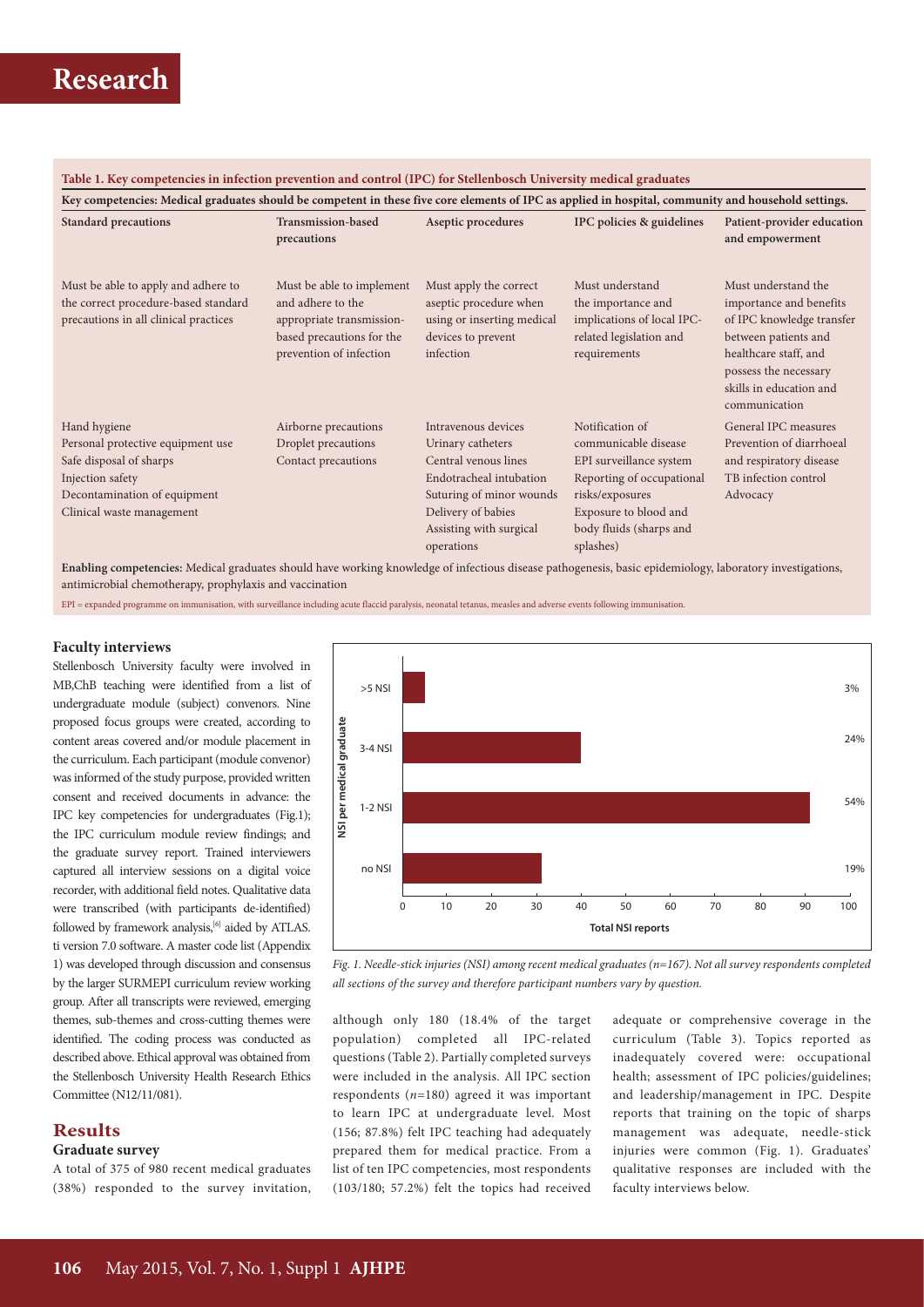#### **Faculty interviews**

A total of 15 interviews were conducted: 20 participants completed 5 focus group interviews (2 - 7 participants each) and 10 completed individual interviews (as they were unable to attend their focus group date.)

#### **Qualitative responses from the graduate survey and faculty interviews**

The themes emerging from the graduate survey and faculty interviews were remarkably similar. Pertinent verbatim quotations appear below grouped in emerging themes and coded with unique participant numbers for graduates (G) and faculty (F).

All graduates and many faculty members reported that IPC was an essential and relevant subject to their discipline, as well as the greater SA healthcare context:

- F14 'Infection prevention must be part of what we do every day. It is absolutely essential especially in South Africa …'
- F15 '[IPC is]…probably one of the cornerstones particularly in our country … so we're very cognisant of infection control … I think that would be very relevant to our students.'

Although many faculty members agreed that the subject of IPC was relevant, there was disagreement as to how adequately it was addressed in the curriculum:

- F05 'At undergraduate level we don't really provide the basic principles of infection prevention and control. We do provide some specific principles as it applies to our discipline.'
- F11 'Well in no part of my teaching do I do infection control at all and …. we probably should.'
- F08 'Infection control … that definitely is addressed very well … previously it wasn't like that.'

Despite reporting that IPC was generally well taught, many graduates and faculty pointed out that IPC-related knowledge was seldom implemented in daily practice. Graduates and faculty reported that this 'know-do' gap was perpetuated by a failure of clinicians in training institutions to model good IPC practice:

• F04 'It is almost like we see it merely as a principle and that is where it stays… [IPC is] taught as principles but there is very little translation of these principles when they start in their clinical rotations…'

- G18 'Do as I say, not as I do. We had quite a few theoretically sound lectures, but none of those measures were applied consistently in practice – particularly relating to TB infection control, the examples set were disastrously inadequate and even misleading.'
- F09 'Then they get this hidden curriculum … where we teach things in the lecture halls and then in the hospital they get told N95 masks are for sissies. You don't need a mask, just get out, just do the work... they see seniors not wearing gloves when they do invasive procedures, not washing their hands and so what we teach and what they see are not the same.'
- F03 'We can teach them whatever we want. I think many students follow what is modelled.'

| Table 2. Graduate survey participant demographics $(N=287)^*$                                                                                                                                                                |                    |  |  |  |
|------------------------------------------------------------------------------------------------------------------------------------------------------------------------------------------------------------------------------|--------------------|--|--|--|
| Year MB, ChB degree obtained                                                                                                                                                                                                 | $n\left(\%\right)$ |  |  |  |
| 2004                                                                                                                                                                                                                         | 31(10.8)           |  |  |  |
| 2005                                                                                                                                                                                                                         | 53 (18.5)          |  |  |  |
| 2006                                                                                                                                                                                                                         | 50 (17.4)          |  |  |  |
| 2007                                                                                                                                                                                                                         | 31(10.8)           |  |  |  |
| 2008                                                                                                                                                                                                                         | 39(13.6)           |  |  |  |
| 2009                                                                                                                                                                                                                         | 40 (13.9)          |  |  |  |
| 2010                                                                                                                                                                                                                         | 43(15.0)           |  |  |  |
| Current employment position                                                                                                                                                                                                  | $n\left(\%\right)$ |  |  |  |
| Internship                                                                                                                                                                                                                   | 41(14.2)           |  |  |  |
| Community service                                                                                                                                                                                                            | 39(13.5)           |  |  |  |
| Medical officer                                                                                                                                                                                                              | 82 (28.5)          |  |  |  |
| General practitioner                                                                                                                                                                                                         | 38 (13.2)          |  |  |  |
| Registrar                                                                                                                                                                                                                    | 70 (24.3)          |  |  |  |
| Specialist                                                                                                                                                                                                                   | 3(1.0)             |  |  |  |
| Other <sup>†</sup>                                                                                                                                                                                                           | 15(5.2)            |  |  |  |
| * Not all survey respondents completed all sections of the survey and therefore participant numbers<br>for each question vary.<br><sup>+</sup> Other = other medical-related post, other non-medical profession, unemployed. |                    |  |  |  |

**Table 3. Graduates' opinion of IPC competency area coverage in the undergraduate MB,ChB curriculum**

| Competency area*                                                                                                                                        | Not at all/inadequate<br>$n\left(\%\right)$ | <b>Basic</b><br>$n\left(\%\right)$ | Adequate/comprehensive<br>$n\left(\%\right)$ |  |  |
|---------------------------------------------------------------------------------------------------------------------------------------------------------|---------------------------------------------|------------------------------------|----------------------------------------------|--|--|
| Hand hygiene                                                                                                                                            | 9(5)                                        | 23(12.7)                           | 149(82.3)                                    |  |  |
| Use of personal protective equipment                                                                                                                    | 14(7.8)                                     | 32(17.9)                           | 133(74.3)                                    |  |  |
| Sharps management/needle-stick injury                                                                                                                   | 8(4.5)                                      | 14(7.9)                            | 156(87.6)                                    |  |  |
| Decontamination of equipment between patient use                                                                                                        | 20(11.1)                                    | 41(22.9)                           | 118(66.6)                                    |  |  |
| Clinical waste management                                                                                                                               | 35(19.4)                                    | 52(29)                             | 93(51.6)                                     |  |  |
| Transmission-based precautions                                                                                                                          | 19(10.8)                                    | 40(22.6)                           | 118(66.6)                                    |  |  |
| Prevention of infection transmission during procedures                                                                                                  | 14(7.9)                                     | 27(15.3)                           | 136(76.8)                                    |  |  |
| Assessment of IPC policy/guidelines for healthcare facilities                                                                                           | 51(28.5)                                    | 71(39.7)                           | 57(31.8)                                     |  |  |
| Motivation of HCW to adhere to IPC policies/guidelines                                                                                                  | 50(28.2)                                    | 67(37.9)                           | 60(33.9)                                     |  |  |
| Occupational health and HCW rights to a safe work environment                                                                                           | 62(34.4)                                    | 71(39.4)                           | 47(26.2)                                     |  |  |
| * Not all survey respondents completed all sections of the survey and therefore participant numbers for each question vary.<br>HCW = healthcare worker. |                                             |                                    |                                              |  |  |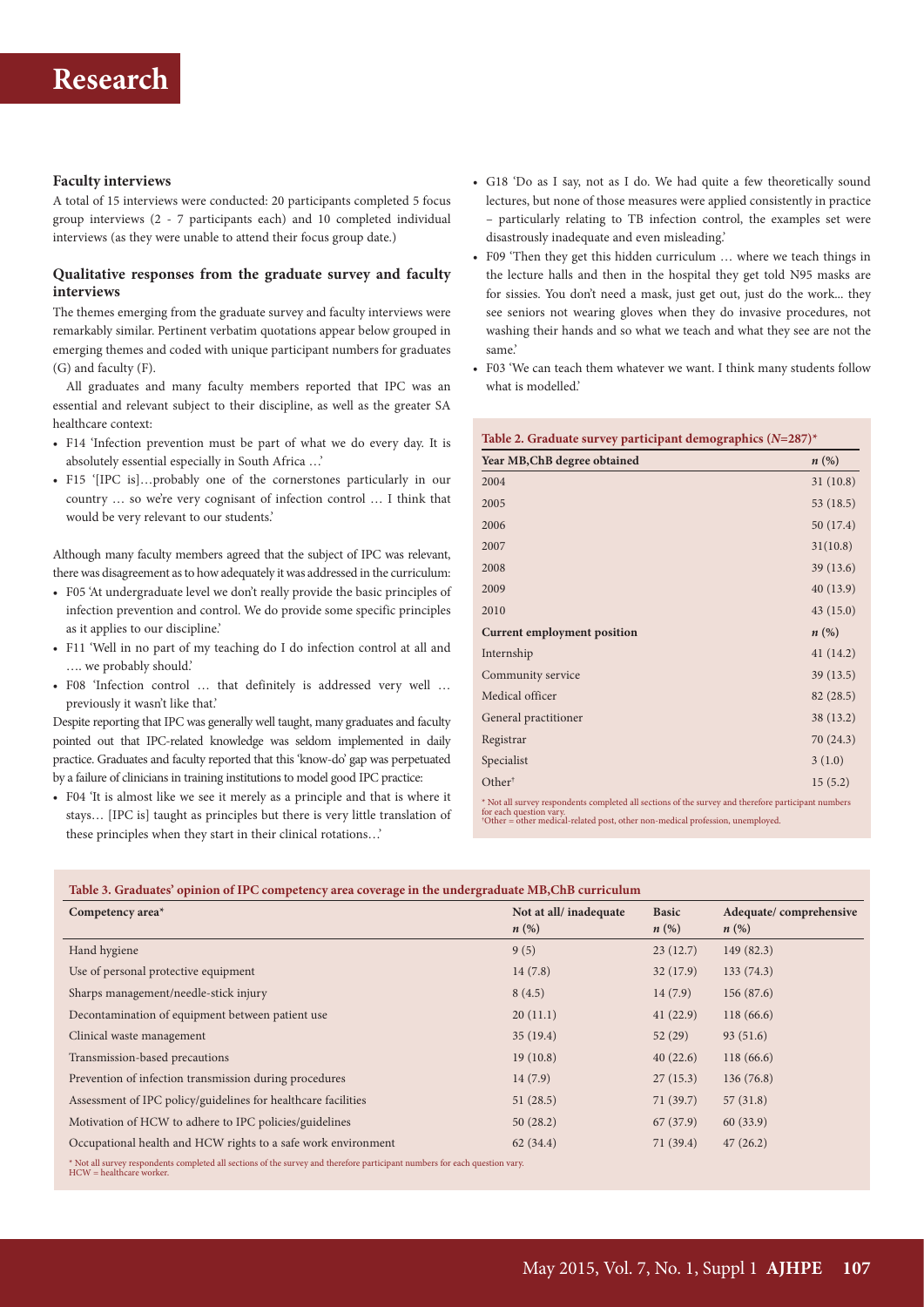• G82 'The training in IPC is good, but healthcare workers are not afraid enough of contracting TB, so they don't implement precautions… our senior consultants and registrars don't set a good example.'

Many faculty members felt that the curriculum did not adequately prepare graduates for practice in the SA context, and in particular that the training provided failed to equip graduates with skills to implement health system change.

- F09 'They know all the fancy stuff, but the simple things that they need to do in practice they haven't been taught.'
- F06 'They need to be prepared for a severely resource-constrained area … they need to have an attitude of how to adapt and to compromise, which maybe we are not preparing them for …'
- F01 'We teach students how the health system works, but okay, so what? The question is how do I improve the health system, how do I engage, how do I really make a change? … they don't see that … in practice.'
- F09 'I think we need to focus more on making the students aware that when they go out with that degree that they should become the so-called change agents. They don't see themselves as being able to make a difference in public health sector in that way.'

This perception was confirmed by graduates' reports of challenges in implementing IPC best practice in SA healthcare facilities. Graduates singled out facility managers for not providing adequate support for IPC, particularly lack of provisions and failure to implement IPC policies and best practice. Resource constraints, including poor planning of facilities (especially isolation areas and ventilation) were commonly cited issues.

- G45 'Weak management with the attitude that "you must just make do with what is available" - even if it is not the right way to practise.'
- G66 'Managers have limited insight into IPC matters, and are often ineffective and underqualified.'
- G18 'We have no recourse to improve matters or at the very least protect ourselves. Administrators and peers are guilty of gross neglect of self and colleagues.'
- G54 'A breakdown in communication between managers and clinicians prevents IPC problems being addressed.'
- G63 'There are no isolation rooms available …'
- G30 'The most basic IPC provisions and protective equipment are not available … either due to budget constraints or mismanagement in the ordering of stock.'
- G66 '[There is] extremely poor planning of ventilation in healthcare facilities with a high TB burden.'

Graduates were particularly concerned regarding the attitude of senior colleagues to occupational health and patient safety. They reported a general disregard of safety in the healthcare environment and a lack of accountability for deviation from IPC policies.

- G178 'Work-related injury is something most doctors encounter at least once in their careers, whether it's HIV, hepatitis exposure or TB; I was amazed how much emotional stress these injuries create and worried by how little support there is for affected doctors.'
- G18 'Doctors are forced to work in dangerous situations with unsafe sharps containers, lack of gloves, absence of N95 respirators, isolation facilities or adequate ventilation.'
- G05 'Fellow staff and management disregard the importance of IPC; there is just an attitude of: no one cares and it's nobody's responsibility.'

• G120 'There are no consequences for ignoring IPC policies.'

Given these realities of healthcare practice, how should the curriculum be adapted to better prepare medical graduates? Faculty identified multiple barriers to inclusion of more IPC-related content in the MB,ChB curriculum (grouped thematically into curriculum-related and practice-environmentrelated challenges).

### **Curriculum challenges**

- F15 'There is so little time so you are trying to do the best in that little time and impart as much of your discipline as you can. So you sort of prioritise on the important … and hope that somebody else will catch up somewhere along the line.'
- F01 'You never talk about infection [IPC], you don't demonstrate it … it is not our responsibility. I just look after my small piece, you understand. So there is a big motivation in change management necessary for … academics within our faculty, to become role models themselves, to integrate these things themselves.'
- F01 'The challenge for the curriculum which contains these four components [IPC], is not just to integrate it into the curriculum because in a sense it is very, very difficult. It's how to integrate it within the clinical care of a patient.'

#### **Practice environment challenges**

- F06 '… challenging things like infection prevention … we know what is the right thing to teach the student … but they will come and tell you tomorrow, when I get to the hospital this is not there. What must I do? Then you teach them the next best thing which you know is not the right thing, and then the irony is, even when the best thing is there, they do the thing that's wrong.'
- F04 '… groups of the students more and more mention of the lack of infection control in the hospitals or the disregard to [of] established protocols.'
- F09 'We must train more medical students, wards are crowded, patients are overexamined, not enough staff to properly teach.'

Despite these many challenges, faculty and graduates identified several opportunities for improvement of the IPC curriculum, and were generally supportive of integrating IPC teaching within other disciplines.

- F06 'There are a lot of opportunities, we don't necessarily use all of them but we try … if you teach a skill, obviously watch the infection prevention control related to that …'
- F14 '... formal teaching is not good enough, we need to demonstrate, we need to be actively involved to be role models for students to actually see what we do in clinical practice.'
- G122 'Empower students to address IPC issues most training takes place in the clinical rotations and through the example set by senior staff. IPC guidelines must be effectively applied in the training institutions where students will learn either good or bad practices.'
- G50 'Incorporate IPC into every practical exam. If you do not wash your hands or take the correct precautions – then you fail or get marked down.'
- G05 'Improve the training environment the actual hospitals and clinics. Teach students to address IPC shortcuts in facilities assertively… if a student learns good IPC during clinical rotations lectures might even be unnecessary!?'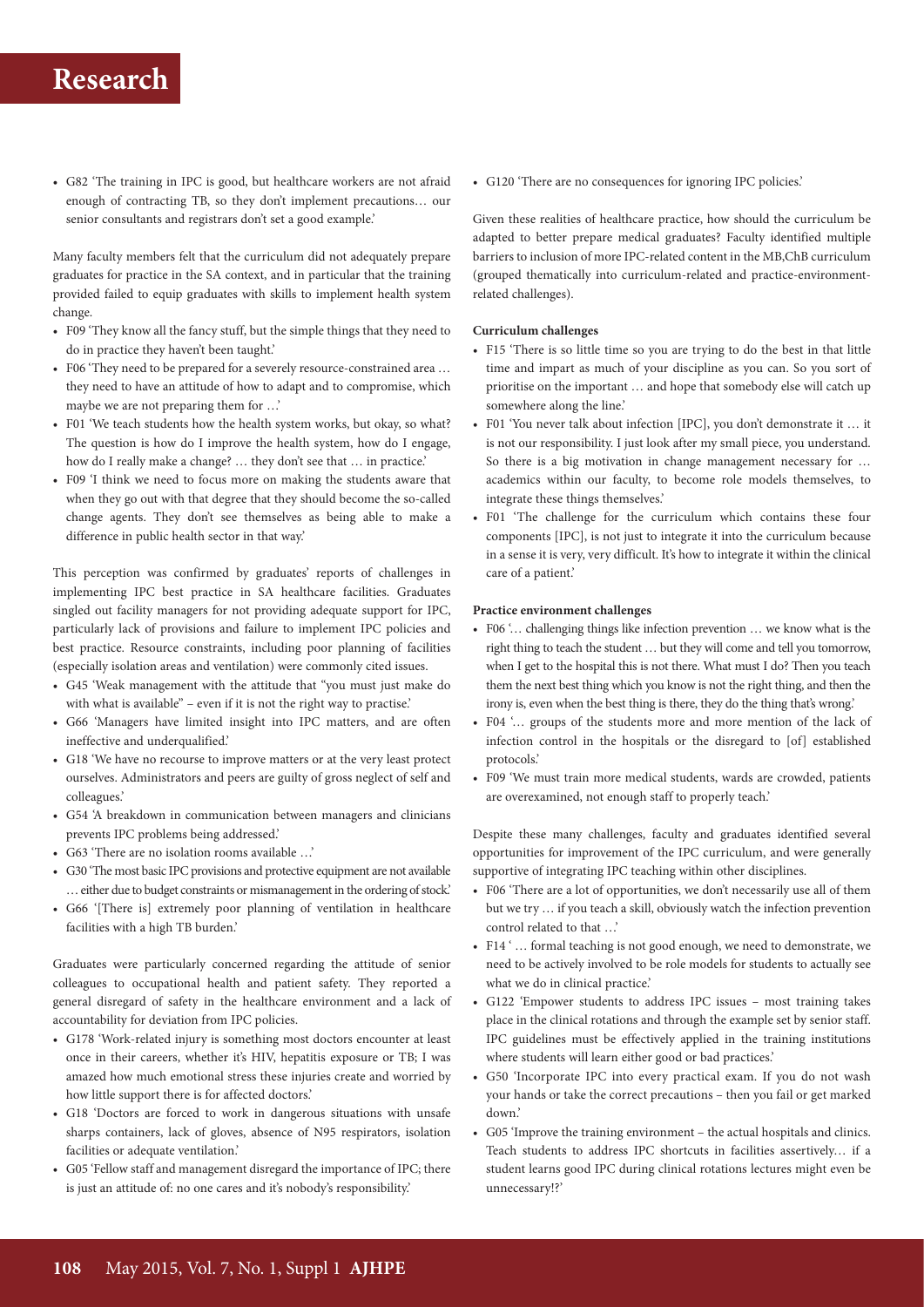## **Discussion**

Graduates' universal agreement on the importance of undergraduate IPC teaching is unsurprising given SA's high burden of communicable disease<sup>[7]</sup> and daily exposure of young doctors to infectious diseases. Many respondents argued that IPC should receive greater emphasis in the curriculum, possibly indicating that at student level, the relevance of IPC to one's future practice is underestimated.

It is possible that recall bias may be present among graduates asked to comment on their experience of IPC teaching several years ago. Notwithstanding this limitation, graduates were largely in agreement on areas of deficiency in the IPC curriculum. The 'inadequately covered' IPC topics (occupational health, IPC policies/guidelines, leadership/management in IPC) are all core competencies needed for medical practice. Graduates reported extreme dissatisfaction with healthcare management and the lack of resources available for IPC. This perception is not unfounded as a recent baseline audit measured IPC compliance in South African healthcare facilities at only 50%.[8]

Although the vast majority of graduates agreed sharps management was well covered in the IPC curriculum, needle-stick injuries were common (with 81.4% of respondents reporting one or more injury since graduation). In a similar cohort of young doctors in the USA, early career sharps exposures were reported from 103 of 455 healthcare workers  $(22.6\%)$ .<sup>[9]</sup> It is well-demonstrated that knowledge alone will not necessarily alter practice. However, additional data are needed to explore potential contributing factors to the high sharps injury rate, e.g. fatigue, patient load, lack of sharps bins, unavailability of safety-engineered devices and recapping of needles.

Although over 80% of graduates reported that the IPC curriculum prepared them adequately for medical practice, the qualitative data were contradictory. Graduates appeared ill-equipped to deal with challenges in SA healthcare facilities including ineffective management, resistance to change and lack of resources/basic provisions for IPC. Given the nature of these challenges, curriculum enhancement alone is unlikely to improve graduates' ability to address IPC practice issues. MB,ChB graduates require generic skills to plan, implement, manage and measure health-related interventions. These so-called 'soft skills' of advocacy, healthcare management and communication (all prioritised in the CanMEDS model) would empower graduates to address IPC (and other quality improvement) issues. It is clear that graduates have the relevant knowledge to identify problems, but lack the skills and attitude to effect change. Enhanced skills in advocacy, monitoring and evaluation and healthcare management (although not uniquely applicable to IPC) would better equip graduates to promote systems, attitudinal and behaviour change at their facilities. Teaching of this skill set could be integrated in the clinical disciplines and emphasised within a new module called 'Doctor as Change Agent' in the MB,ChB V curriculum.

Role-modelling, the process in which 'faculty members demonstrate clinical skills and manifest professional characteristics'<sup>[10]</sup> has a broad influence on undergraduate learning, including students' attitudes and behaviours (both positive and negative).<sup>[11,12]</sup> Although faculty members concurred that IPC was highly relevant, in almost all instances they did not incorporate IPC principles in their teaching. Graduates noted that although faculty taught them the correct IPC principles, these same 'clinician role models' demonstrated contradictory attitudes and behaviours in daily practice. A negative institutional climate with widespread examples of undesirable IPC practice at their training facilities

influenced students' perceptions of IPC. The curriculum redevelopment process should acknowledge and address shortcomings in IPC practice at universityaffiliated training facilities as a priority.

Graduates and faculty supported the idea of integrating IPC within other disciplines. Given the shortage of dedicated faculty to teach IPC and the 'crowded' curriculum, incorporation of IPC principles relevant to each clinical discipline would seem a practical solution. This would require recruitment of 'IPC champions' to lead the process of integration at departmental level. Acknowledgement of IPC as an essential competency in all clinical disciplines should encourage faculty to become better role models and advocates for improved IPC practice in training institutions. This approach could (without the need for further didactic IPC teaching) produce young doctors who will perpetuate the IPC best practices they observed during undergraduate training.

#### **Conclusion**

Medical graduates and faculty agree on the relevance and importance of IPC teaching in the MB,ChB curriculum. Graduates feel that most IPC topics are adequately taught, preparing them well for medical practice. However, graduates and faculty report challenges in IPC best practice implementation including lack of leadership support and resource constraints. Graduates identified a lack of clinician role models for IPC and highlighted the need to address incorrect IPC practices at their training facilities. Faculty also argued that graduates should be trained as 'change agents' with expanded skills in healthcare management, health advocacy and quality improvement. Future studies should determine what additional training is needed to empower medical graduates to become change agents (for healthcare quality improvement) in SA.

**Acknowledgements.** This research has been supported by the US President's Emergency Plan for AIDS relief (PEPFAR) through Health Resources and Services Administration (HRSA) under the terms of T84HA21652 and via the Stellenbosch University Rural Medical Education Partnership Initiative (SURMEPI). We thank the Stellenbosch University graduates and faculty members for their contribution to this research. Special thanks to Dr Donald Skinner for assistance with development of the master code list and management of the data analysis process using ATLAS.ti.

#### **References**

- 1. Mehtar S. Understanding Infection Prevention and Control. Cape Town: Juta, 2010:1. 2. National Department of Health. National Core Standards for Health Establishments in South Africa. Pretoria:
- National Department of Health, 2011. 3. Tavolacci MP, Ladner J, Bailly L, et al. Prevention of nosocomial infection and standard precautions: Knowledge
- and source of information among healthcare students. Infect Control Hosp Epidemiol 2008;29:642-647. [http:// dx.doi.org/10.1086/588683]
- 4. Byszewski A, Hendelman W, McGuinty C, Moineau G. Wanted: Role models medical students' perceptions of professionalism. BMC Med Educ 2012;12:115. [http://dx.doi.org/10.1186/1472-6920-12-115] 5. Frank J. The CanMEDS 2005 physician competency framework. Better standards. Better physicians. Better care.
- Ottawa: The Royal College of Physicians and Surgeons of Canada, 2005.
- 6. Ritchie J, Lewis J, eds. Qualitative Research Practice: A Guide for Social Science Students and Researchers. London: Sage Publications, 2003.
- 7. Bradshaw D, Groenewald P, Laubscher R, et al. Initial Burden of Disease Estimates for South Africa, 2000. Cape Town: South African Medical Research Council, 2003. 8. National Department of Health. The National Health Care Facilities Baseline Audit: National Summary Report.
- Pretoria: National Department of Health, 2012.
- 9. Kessler CS, McGuinn M, Spec A, Christensen J, Baragi R, Hershow RC. Underreporting of blood and body fluid exposures among health care students and trainees in the acute care setting: A 2007 survey. Am J Infect Control 2011;39(2):129-134. [http://dx.doi.org/10.1016/j.ajic.2010.06.023] 10. Irby DM. Clinical teaching and the clinical teacher. Med Educ 1986;61(9 Pt 2):35-45.
- 11. Reddy ST, Farnan JM, Yoon JD, et al. Third-year medical students' participation in and perceptions of unprofessional behaviors. Acad Med 2007;82(10 Suppl):S35-S39.
- 12. Woloschuk WI, Harasym PH, Temple W. Attitude change during medical school: A cohort study. Med Educ 2004;38(5):522-534.